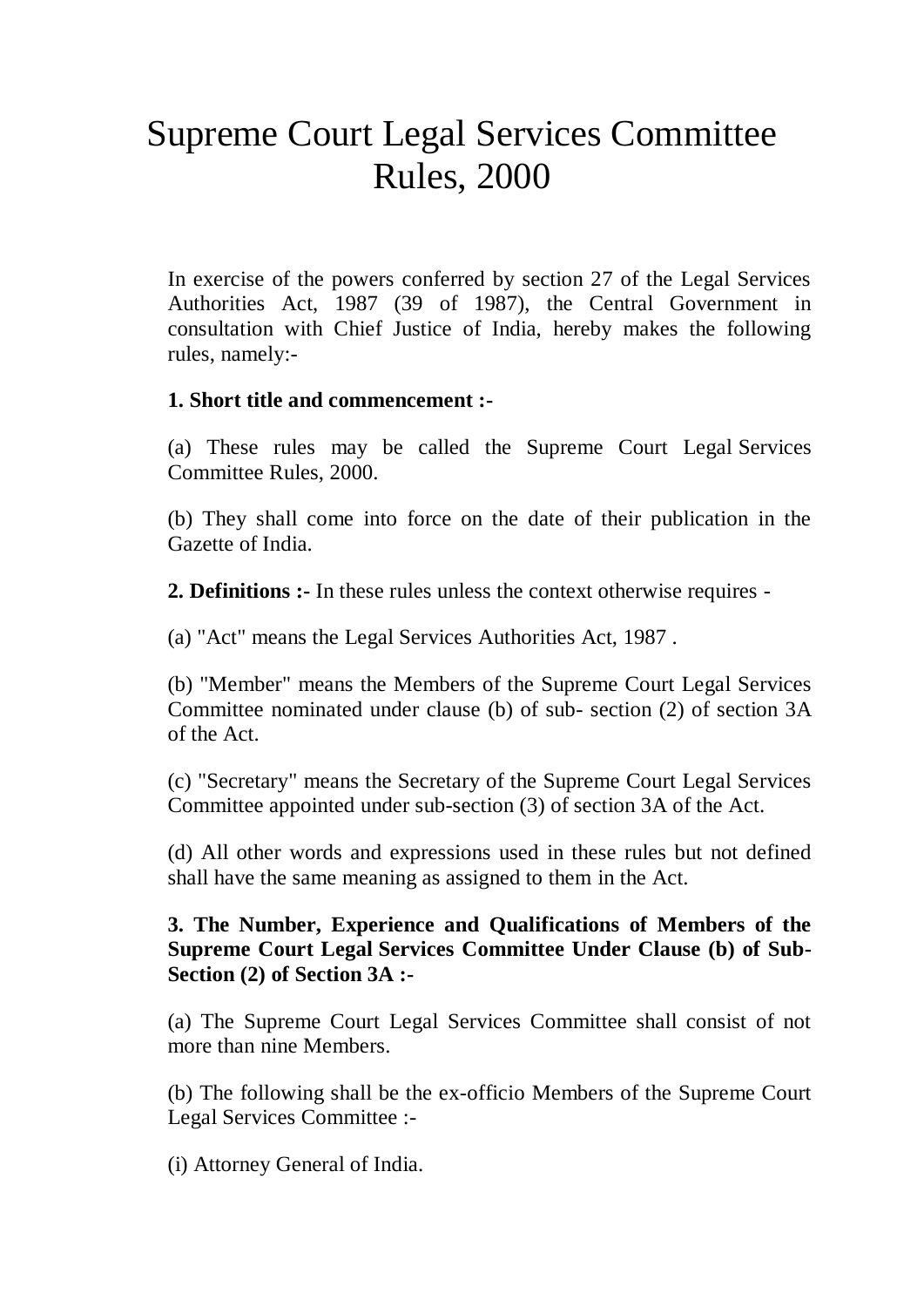(ii) Additional Secretary in the Department of Legal Affairs, Ministry of Law, Justice and Company Affairs, Government of India or his nominee.

(iii) Additional Secretary in the Department of Expenditure of the Ministry of Finance, Government of India or his nominee; and

(iv) Registrar General of the Supreme Court of India.

(3) The Chief Justice of India may nominate other Members from amongst those possessing the qualification and experience prescribed in sub-rule (4) of the rules.

(4) A person shall not be qualified for nomination as a Member unless he  $is$  :-

(a) An eminent person in the field of law, or

(b) A person of repute who is specially interested in the implementation of the Legal Services Schemes; or

(c) An eminent social worker who is engaged in the upliftment of the weaker sections of the society including Scheduled Castes, Scheduled Tribes, women, children, rural and urban labour.

### **5. The Number of Officers and Other Employees of the Supreme Court Legal Services Committee Under Sub-Section (5) of Section 3A :-**

The Supreme Court Legal Services Committee shall have such number of officers and other employees for secretarial assistance and for its day-today functions as are set out in the Schedule to these rules or as may be notified by the Central Government from time to time.

### **6. The Conditions of Service and the Salary and Allowances Payable to the Officers and Employees of the Supreme Court Legal Services Committee Under Sub-Section (6) of Section 3A :-**

(a) The officers and other employees of the Supreme Court Legal Services Committee shall be entitled to draw pay and allowances in the scale of pay indicated against each post in the Schedule to these rules or at par with the Central Government employees holding equivalent posts.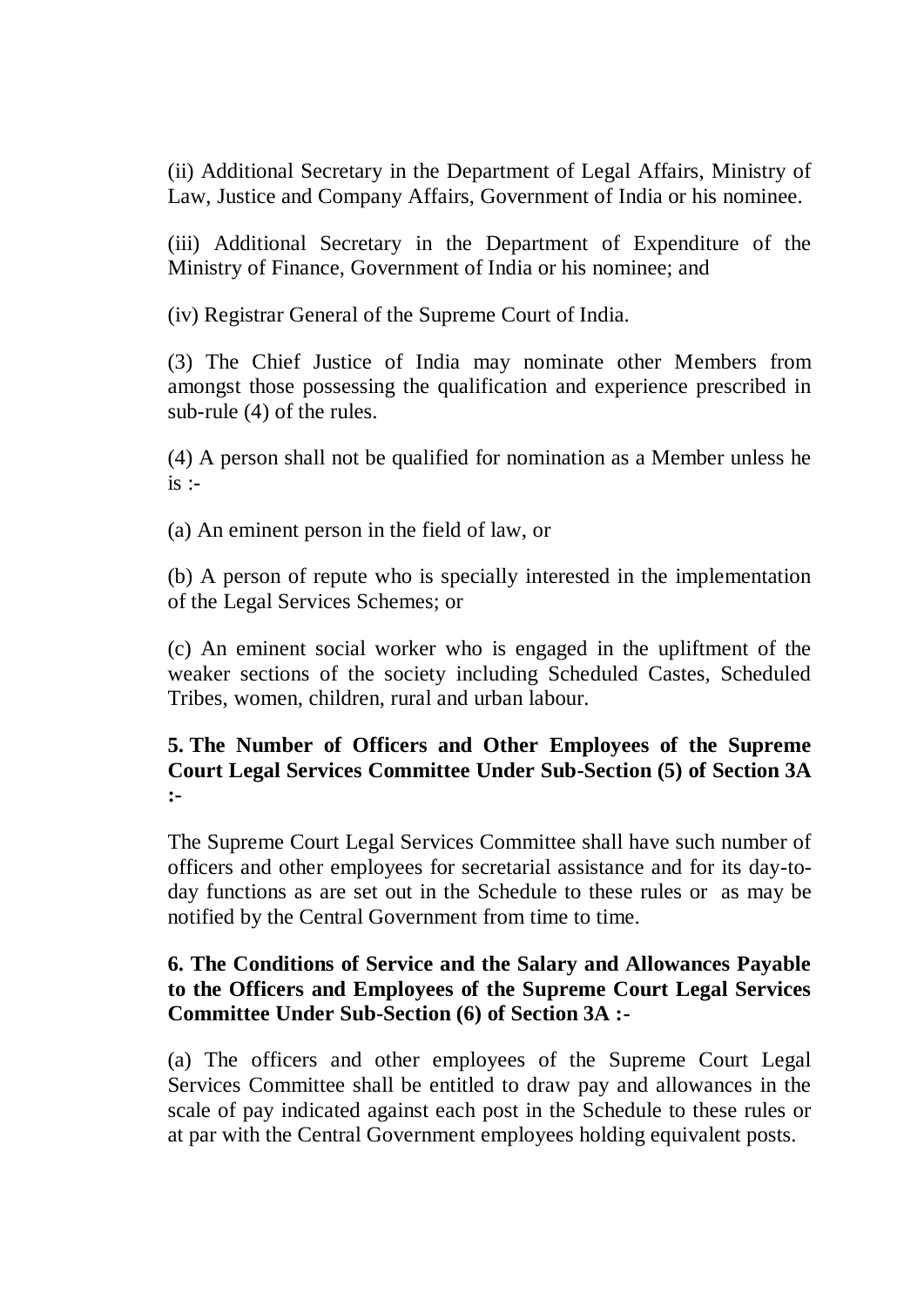(b) In all matters like age of retirement, pay and allowances, benefits and entitlements and disciplinary matters, the offices and employees of the Supreme Court Legal Services Committee shall be governed by the Central Government rules as are applicable to persons holding equivalent posts.

(c) The officers and other employees of the Supreme Court Legal Services Committee shall be entitled to such other facilities and benefits as may be notified by the Central Government from time to time. Explanation.- The words "benefits", "allowances", "entitlements", "facilities" occurring in these rules shall be deemed to include, the entitlement to gratuity, provident fund, housing, medical benefits, pension, group insurance, and all other benefits as are available to employees of the Central Government holding equivalent posts.

### **7. The Upper Limit of Annual Income of a Person Entitling him to Legal Services Under Clause (h) of Section 12, if the Case is Before the Supreme Court :-**

A person whose annual income from all sources does not exceed Rs. 1,25,000 (Rupees one lakh twenty-five thousands per annum shall be entitled to legal services under clause (h) of section 12 of the Act.

8. The experience and qualifications of other persons of the Lok Adalats organised by the Supreme Court Legal Services Committee specified in sub-section(3) of section 19 :-

A persons shall not be qualified to be included in the Lok Adalat unless he is,-

(a) A member of the legal profession; or

(b) A person of repute who is specially interested in the implementation of the Legal Services Schemes and Programmes; or

(c) An eminent social worker who is engaged in the upliftment of the weaker sections of the society, including Scheduled Castes, Scheduled Tribes, women, children, rural and urban labour.